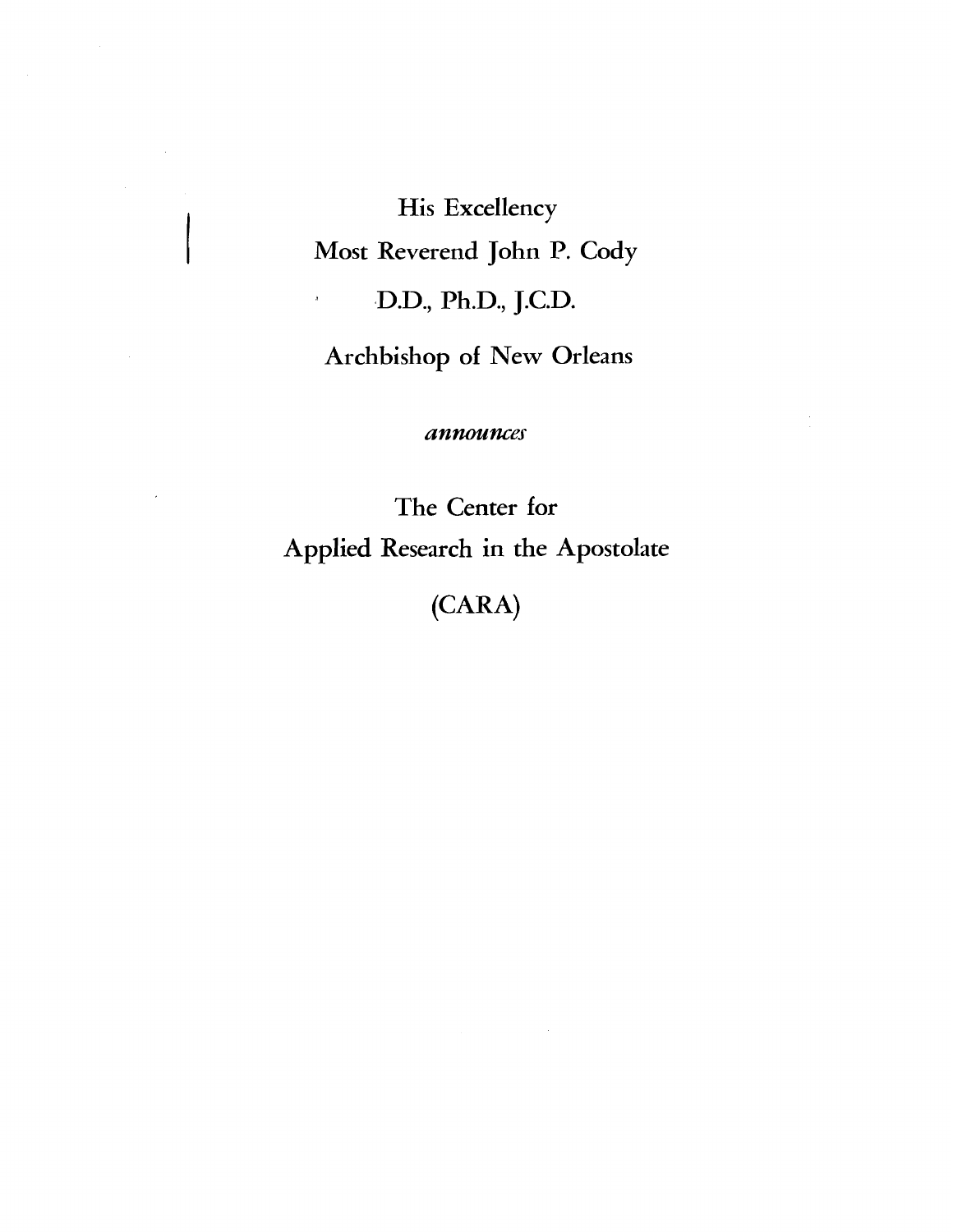**CARA** 

3620 - 12th Street, N.E. Washington, D.C. 20017

It is my extreme pleasure as President of the Board of Directors of the Center for Applied Research in the Apostolate (CARA) to announce that the Center is now an actuality. This is a fulfillment of the challenge issued by His Eminence, Richard Cardinal Cushing in September, 1961, who, as Honorary President of CARA, joins me in this announcement.

Ħ

Up to the present, there has been in this country no mechanism capable of aiding an integrated apostolic effort supported by careful study, evaluation and scientific research. CARA will represent a serious attempt to fill this need in a thoroughly professional and scientific manner.

We live in an age in which the concept of universalism has captured the minds and imaginations of men. Today an astronaut orbits the earth at a speed of 18,000 miles an hour. Telegraph, telephone, radio, television and now Telstar have put men, formerly isolated from one another, into constant contact. Not only do we know almost instantly what happens in Paris or Little Rock or Leopoldville, but now we can actually see it as it is happening.

Furthermore, there is in men's hearts today a great desire for universalism. It is recognized in many quarters that the nationstate is no longer adequate to provide its citizens with all that is needed for personal development in the modern world. A sense of the international common good is growing; and if there is an international common good, there must be, as Pope John XXIII told us in *Pacem* in *Terris,* an international order to protect it.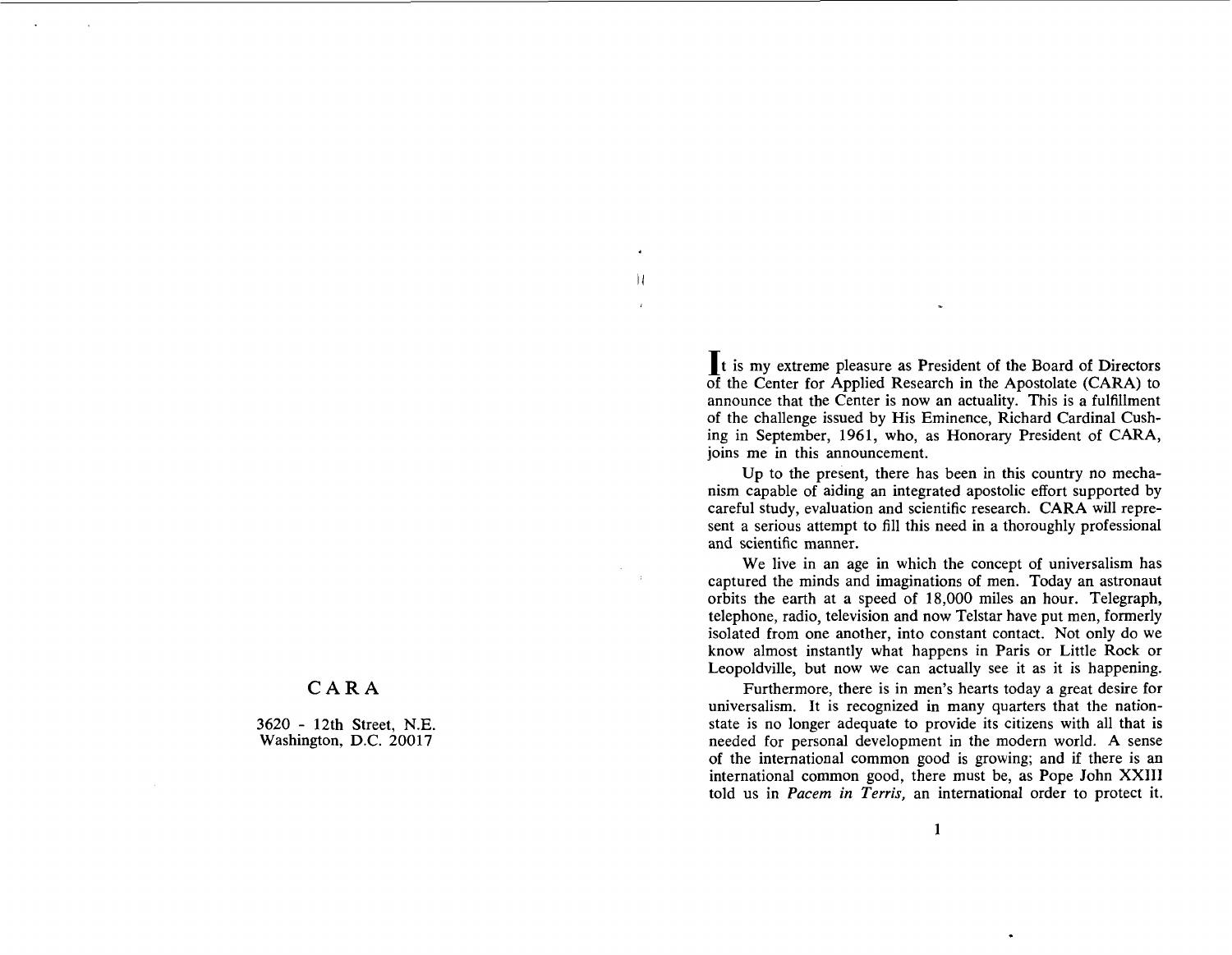Many secular organizations exist to function in the new dimension of universalism. One thinks of the United Nations, the U.S. Agency for International Development, the World Bank, or great private agencies like the Ford and Rockefeller Foundations. Religious bodies too have caught this spirit, as is evident in the work of the World Council of Churches and such Catholic organizations as Catholic Relief Services-NCWC.

In determining its approach to universalism, the Catholic Church stands at a crossroads. If it is unable to adapt to the new demands of a new age, there is danger of its being bypassed by the mainstream of history. This would be cruelly ironic, for Catholicism is essentially a universal religion. The mission given to Christ by the Father was universal, the mission entrusted by Christ to His Church is equally so. The members of the Church are to be "the light of the world," bringing the good news of salvation to the whole of mankind.

 $\mathbf{1}$ 

. The Mystical Body of Christ is the true and perfect universalism to which all men are called. In his encyclical on the Mystical Body, Pope Pius XI1 declared that the Church "is not and cannot be a stranger in any place. . . . The Church, therefore, is above nationalism, because she is an invisible and all embracing whole." Moreover, through Baptism and the Eucharist, each individual Catholic comes to share in the universal mission of the Church. No man is an island, least of all a Catholic.

This is as true of American Catholics as any others. The Catholics of this nation must not view the Church and their role in it with the eyes of parochialism. Certain creations of the American hierarchy demonstrate their concern-in keeping with the spirit of the Second Vatican Council's Constitution on the Church -for the welfare of the entire Church. Among these are Catholic Relief Services, the Catholic Committee for Refugees, the Papal Volunteers for Latin America and the Extension Volunteers, and many programs of N.C.W.C. departments.

There is, however, urgent need to expand and strengthen this effort. Particularly is there need to make up the lack of communication and coordination among the various Catholic organizations and institutions engaged in the universal apostolate. Much lost motion and duplication occur at present. And, sad to say, many Catholics have still not grasped the implications of the universal mission of Christ and the Church for their own lives and activity. But how are we to correct these deficiencies and accomplish the task of education and coordination that needs to be performed if American Catholics are to function effectively in the universal apostolate of the Church.

The new Center for Applied Research in the Apostolate (CARA) is one answer to this challenge. CARA will be located in Washington, D. C., with access to the various educational and governmental facilities available there. It will serve as a focal point for a continuing reexamination and rethinking of apostolic methods.

Basically, as its title indicates, CARA will be a research center. In these fast-changing times, it is hard to see how apostolic efforts can be adequate to current needs without continuing study and research. There is also special appropriateness in setting up such an agency at this time, as the conclusion of the Second Vatican Council comes in sight. - All signs indicate that with the close of the council the involvement of U.S. Catholics in the universal apostolate will continue to increase at an accelerating pace. Many more religious communities, lay organizations, educational institutions and individuals will be actively involved in the mission of the Church at home and overseas.

The idea for such a center originated by Cardinal Cushing was developed by a study commission of distinguished religious and lay experts established by the superiors of the U.S. missionsending societies. The commission has met many times in the past several years to evaluate the need and determine the best means of satisfying it. Out of its findings and recommendations has grown the Center for Applied Research in the Apostolate. CARA will not, however, be concerned solely with the apostolate of the mission-sending societies. Its commitment and task will encompass the entire apostolic mission of the Church.

What exactly will CARA do? Broadly speaking, when fully organized (a process that may take several years, although CARA will begin functioning immediately), the Center will be carrying on at least nine distinct functions:

*1. Coordination, study and research.* Numerous resources for research in the apostolate presently exist but have not been brought together. There are many depth studies and data already available. This material will be compiled by the Center and made available to interested groups within the Church.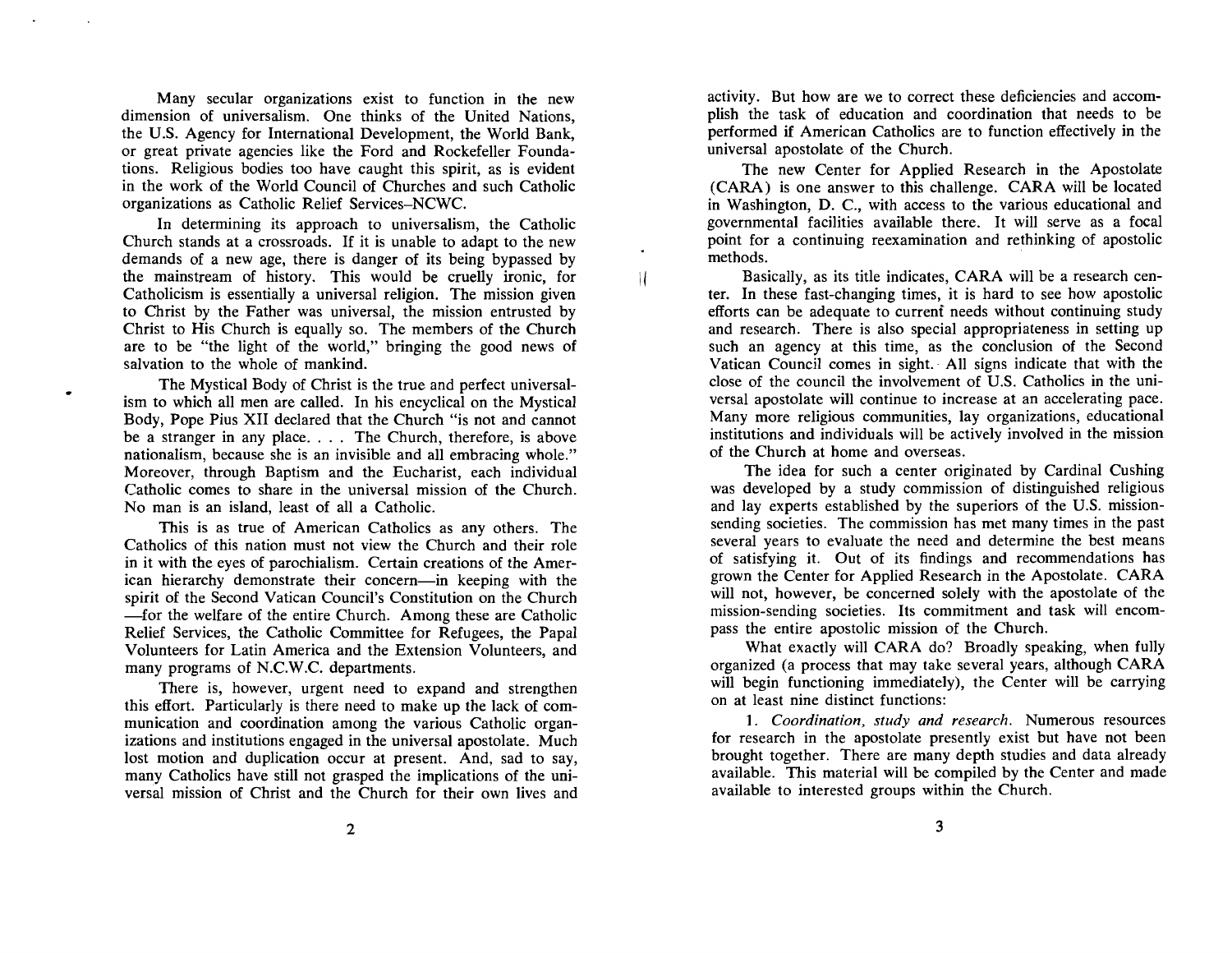*2. Cooperation with organizations engaged in the universal apostolate.* The Center will not try to legislate for or direct other groups and agencies. Rather, it will serve in a purely informative and consultative capacity and seek to act as a liaison between existing groups in order to prevent waste and duplication in their efforts.

**3.** *Promoting research in every field that will contribute to the success of the Church's spiritual and social mission.* The Center will draw on the vast resources of the Church in the United States for the latest findings in sociology, Scripture, theology, psychology, missiology, area studies, anthropology, economics, catechetics, liturgy, agronomy, and any other relevant science. It will promote such research by Catholic universities and professional groups.

*4. Initiating research.* Some specialized research will be carried out by the Center itself at the request of the bishops and other responsible authorities. For this reason the Center will develop a depository of information, clearing house facilities and files.

*5. Alerting those interested in the universal apostolate.* The Center will play an active not a passive role. It will call attention to new sources of information, new techniques, trends and developments that have bearing on the mission of the Church.

**6.** *Fostering the formation of apostolic workers.* On the request of interested organizations, the Center will develop information concerning training programs in the apostolate for seminarians, laymen and Sisters. It will conduct and collate studies on the psychology of vocations and related matters. It will carry out special studies on the role of laymen in the apostolate.

*7. Communicating its findings.* The Center will make known its findings to appropriate individuals and organizations through various media.

8. *Evaluating information.* The Center will make it a point to provide evaluation of the data it supplies in order to prevent duplication and wasted effort.

*9. Assisting in developing the sense of the universal apostolate in the minds of Catholics.* The Center will seek to remind Catholics of their true mission in the Church and to persuade them to accept their proper roles in carrying out this mission.

The organization of the Center will be carried out over a

period of time. We are fortunate to have secured as its administrator Father Louis J. Luzbetak, S.V.D. Father Luzbetak is the holder of the S.T.L. and J.C.B. degrees from the Gregorian University in Rome and the Ph.D. in anthropology from the University of Fribourg. A former Ford Foundation Overseas Research Fellow, he has had missionary experience in the South Seas as well as experience in missionary training and formation as professor and director of the Divine Word Missionaries' post-ordination training program. Father Luzbetak teaches anthropology at the Catholic University of America; he is visiting professor and codirector of the Linguistics for Missionaries program at Georgetown University, president of the Catholic Anthropological Association, associate editor of the Anthropological Quarterly, a member of the Anthropos Institute and a FeHow of the American Anthropological Association. His publications include specialized anthropological studies and "The Church and Cultures (An Applied Anthropology for Religious Workers) ."

In general, and with anticipated overlapping, it is expected that the Center's organization will develop along the following lines:

*-Coordination of Studies, Evaluation and Research.* This section will deal with such subjects as religious sociology, anthropology, psychology, linguistics, missiology, socio-economics, catechetics, political science, liturgy and so on. It will bring together studies already made and will encourage depth research projects by universities and professional groups. In certain instances, it will collaborate with such institutions and organizations in developing research projects.

*-Formation and Training.* This section will, upon request, seek to develop more effective apostolic training programs for seminarians, Religious and laymen. It will also make studies on the development of vocations.

*-Extension Services.* This section of the Center will distribute research findings, coordination data and other service materials to individuals and organizations in this country and overseas. It will also handle requests for information on specific topics.

*-Development.* The development section will take steps to make CARA a meeting place for discussion and intellectual exchange by scholars and specialists in various fields. It will promote workshops, seminars and similar events for this purpose.